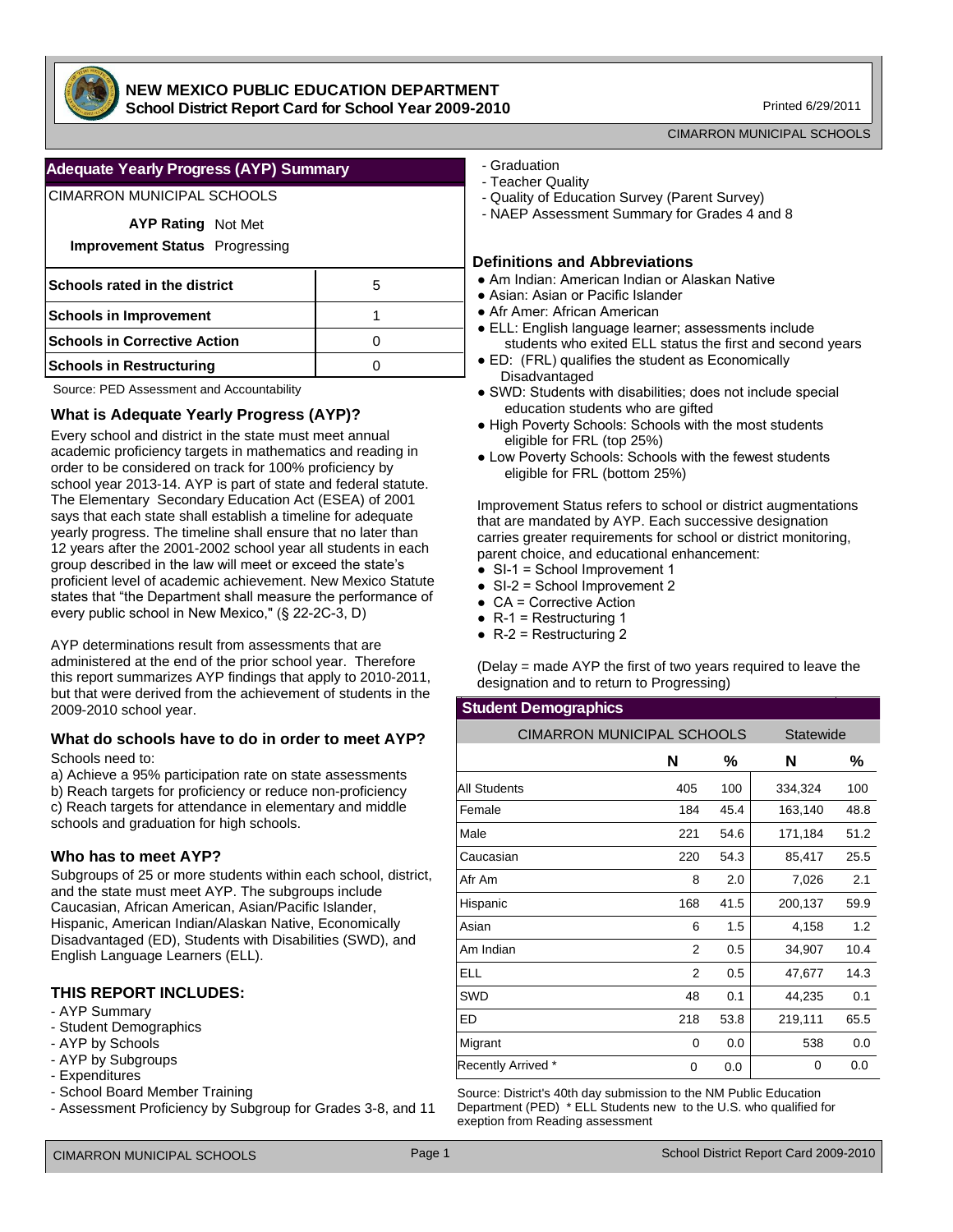# Adequate Yearly Progress (AYP) for Schools within CIMARRON MUNICIPAL SCHOOLS

| School                     |     | AYP Rating Improvement<br>Status | School                | AYP Rating | Improvement<br><b>Status</b> |
|----------------------------|-----|----------------------------------|-----------------------|------------|------------------------------|
| <b>Cimarron Elementary</b> | Met | Progressing                      | Cimarron High         | Not Met    | Progressing                  |
| <b>Cimarron Middle</b>     | Met | Progressing                      | Eagle Nest Elementary | Met        | Progressing                  |
| Eagle Nest Middle          | Met | SI-1 delay                       |                       |            |                              |

Source: PED Assessment and Accountability

AYP is based on students who have attended a school for a full academic year. Three academic indicators are utilized: 1) mathematics, 2) reading, and 3) either attendance (elementary and middle schools), or graduation (high schools). Results are not reported for subgroups with fewer than 10 students (indicated by \*\*\*).

| Adequate Yearly Progress (AYP) for Subgroups withi CIMARRON MUNICIPAL SCHOOLS |                                     |      |                        |       |             |                |       |              |                   |                 |               |                         |
|-------------------------------------------------------------------------------|-------------------------------------|------|------------------------|-------|-------------|----------------|-------|--------------|-------------------|-----------------|---------------|-------------------------|
|                                                                               | <b>Academic</b><br><b>Indicator</b> | Goal | All<br><b>Students</b> | Cauc. | Afr<br>Amer | Hispanic Asian |       | Am<br>Indian | <b>ED</b><br>$\%$ | <b>ELL</b><br>% | $\frac{0}{0}$ | <b>SWD</b> Migrant<br>% |
|                                                                               |                                     | %    | %                      | %     | %           | %              | %     | %            |                   |                 |               |                         |
| <b>Cimarron Municipal Schools</b>                                             | Reading Proficiency*                | 64   | 68                     | 76    | $***$       | 59             | $***$ | $***$        | 56                | $***$           | 17            | $***$                   |
| <b>Cimarron Elementary</b>                                                    | Reading Proficiency*                | 67   | 68                     | ***   | $***$       | 62             | $***$ | $***$        | 62                | $***$           | $***$         | $***$                   |
| Cimarron High                                                                 | Reading Proficiency*                | 64   | 62                     | $***$ | $***$       | $***$          | $***$ | $***$        | $***$             | $***$           | $***$         | $***$                   |
| <b>Cimarron Middle</b>                                                        | Reading Proficiency*                | 64   | 50                     | ***   | $***$       | 50             | $***$ | $***$        | 41                | $***$           | $***$         | $***$                   |
| Eagle Nest Elementary                                                         | Reading Proficiency*                | 67   | 66                     | 78    | $***$       | 54             | $***$ | $***$        | 58                | $***$           | $***$         | $***$                   |
| Eagle Nest Middle                                                             | Reading Proficiency*                | 64   | 78                     | 80    | $***$       | 74             | $***$ | $***$        | 67                | $***$           | $***$         | $***$                   |
| <b>Cimarron Municipal Schools</b>                                             | <b>Reading Participation</b>        | 64   | 99                     | 99    |             | 100            |       |              | 99                |                 |               | $***$                   |
| <b>Cimarron Elementary</b>                                                    | <b>Reading Participation</b>        | 67   |                        |       |             |                |       |              |                   |                 |               |                         |
| Cimarron High                                                                 | <b>Reading Participation</b>        | 64   |                        |       |             |                |       |              |                   |                 |               |                         |
| <b>Cimarron Middle</b>                                                        | <b>Reading Participation</b>        | 64   |                        |       |             |                |       |              |                   |                 |               |                         |
| Eagle Nest Elementary                                                         | <b>Reading Participation</b>        | 67   |                        |       |             |                |       |              |                   |                 |               |                         |
| Eagle Nest Middle                                                             | <b>Reading Participation</b>        | 64   | 100                    | 100   |             |                |       |              |                   |                 |               | $***$                   |
| <b>Cimarron Municipal Schools</b>                                             | Math Proficiency*                   | 52   | 46                     | 54    | $***$       | 38             | $***$ | $***$        | 37                | $***$           | 11            | $***$                   |
| <b>Cimarron Elementary</b>                                                    | Math Proficiency*                   | 57   | 64                     | ***   | $***$       | 56             | $***$ | $***$        | 56                | $***$           | $***$         | $***$                   |
| Cimarron High                                                                 | Math Proficiency*                   | 53   | 25                     | ***   | $***$       | $***$          | $***$ | $***$        | $***$             | $***$           | $***$         | $***$                   |
| <b>Cimarron Middle</b>                                                        | Math Proficiency*                   | 51   | 33                     | ***   | $***$       | 25             | $***$ | $***$        | 32                | $***$           | $***$         | $***$                   |
| Eagle Nest Elementary                                                         | Math Proficiency*                   | 57   | 55                     | 86    | $***$       | 31             | $***$ | $***$        | 42                | $***$           | $***$         | $***$                   |
| Eagle Nest Middle                                                             | Math Proficiency*                   | 51   | 47                     | 46    | $***$       | 53             | $***$ | $***$        | 29                | $***$           | $***$         | $***$                   |
| <b>Cimarron Municipal Schools</b>                                             | Math Participation                  | 52   | 99                     | 99    |             | 100            |       |              | 99                |                 |               | $***$                   |
| <b>Cimarron Elementary</b>                                                    | Math Participation                  | 57   |                        |       |             |                |       |              |                   |                 |               |                         |
| Cimarron High                                                                 | <b>Math Participation</b>           | 53   |                        |       |             |                |       |              |                   |                 |               |                         |
| <b>Cimarron Middle</b>                                                        | Math Participation                  | 51   |                        |       |             |                |       |              |                   |                 |               |                         |
| Eagle Nest Elementary                                                         | <b>Math Participation</b>           | 57   |                        |       |             |                |       |              |                   |                 |               |                         |
| Eagle Nest Middle                                                             | Math Participation                  | 51   | 100                    | 100   |             |                |       |              |                   |                 |               | $***$                   |
| <b>Cimarron Municipal Schools</b>                                             | Attendance Rate                     | 92   | 93                     | 92    | 94          | 94             | 94    | $***$        | 94                | 94              | 94            | $***$                   |
| Cimarron Elementary                                                           | <b>Attendance Rate</b>              | 92   |                        |       |             |                |       |              |                   |                 |               |                         |
| Cimarron High                                                                 | Attendance Rate                     | 92   |                        |       |             |                |       |              |                   |                 |               |                         |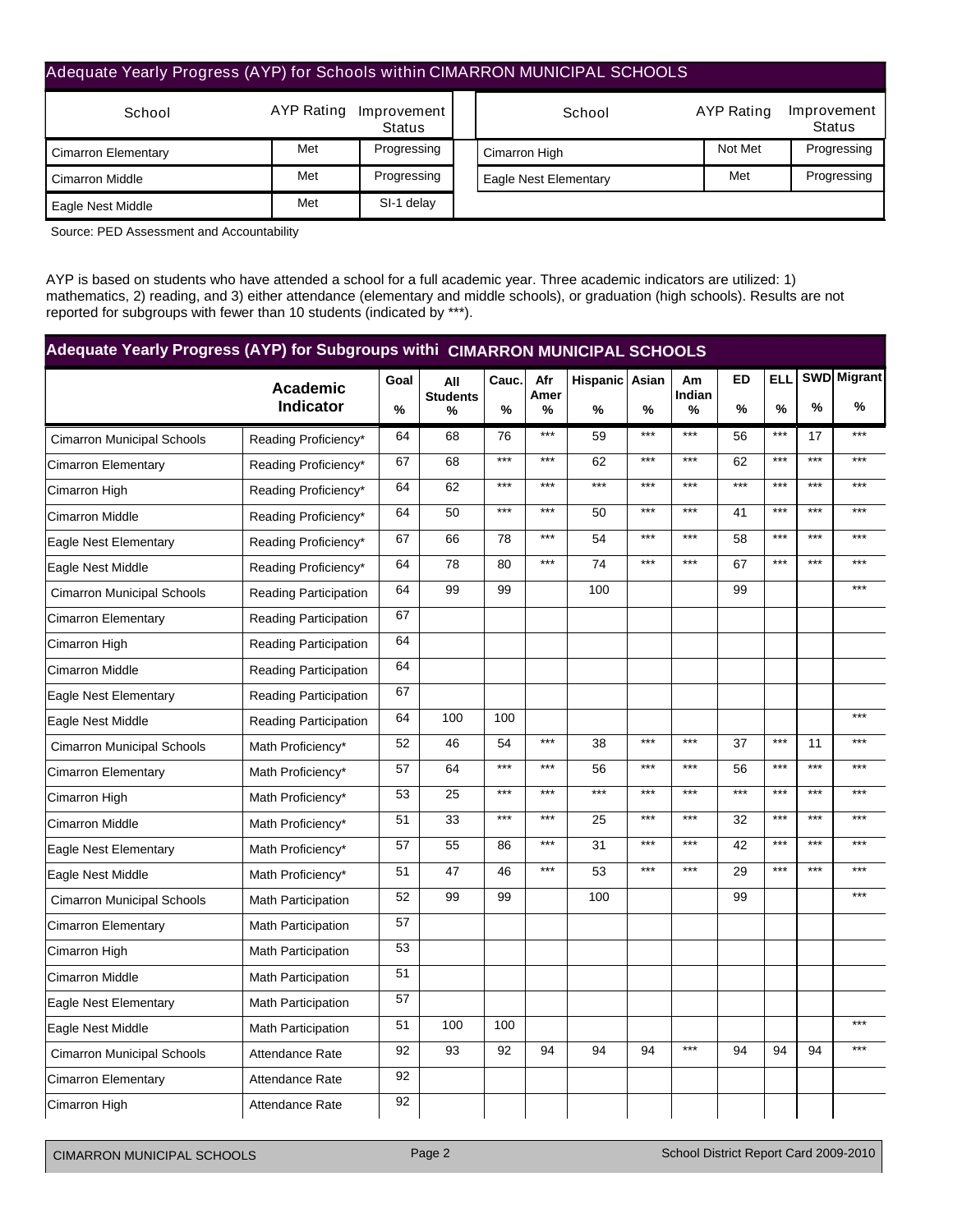# **Adequate Yearly Progress (AYP) for Subgroups withi CIMARRON MUNICIPAL SCHOOLS**

|                          | Academic<br><b>Indicator</b> | Goal<br>% | All<br><b>Students</b><br>% | Cauc.<br>% | Afr<br>Amer<br>% | Hispanic Asian<br>% | %     | Am<br>Indian<br>% | <b>ED</b><br>% | <b>ELL</b><br>% | %  | <b>SWD Migrant</b><br>% |
|--------------------------|------------------------------|-----------|-----------------------------|------------|------------------|---------------------|-------|-------------------|----------------|-----------------|----|-------------------------|
| <b>Cimarron Middle</b>   | Attendance Rate              | 92        |                             |            |                  |                     |       |                   |                |                 |    |                         |
| Eagle Nest Elementary    | Attendance Rate              | 92        |                             |            |                  |                     |       |                   |                |                 |    |                         |
| Eagle Nest Middle        | Attendance Rate              | 92        |                             |            |                  |                     |       |                   |                |                 |    |                         |
| All Students in Grade 12 | <b>Graduation Rate</b>       | 63        | 88                          | 79         | $***$            | 97                  | $***$ | $***$             | $***$          | $***$           | 88 | $***$                   |
| Cimarron High            | <b>Graduation Rate</b>       | 63        | 88                          | 79         | $***$            | 97                  | $***$ | $***$             | $***$          | $***$           | 88 | $***$                   |

Source: PED Assessment and Accountability

\* % of students scoring Proficient or Above; Full Academic Year only

\*\*\* Too few students to report Blanks = no data available

| <b>Proficiencies for Subgroups within CIMARRON MUNICIPAL SCHOOLS</b> |                       |              |                                         |            |                  |                     |       |                   |                |                    |       |                         |  |  |
|----------------------------------------------------------------------|-----------------------|--------------|-----------------------------------------|------------|------------------|---------------------|-------|-------------------|----------------|--------------------|-------|-------------------------|--|--|
|                                                                      | Academic<br>Indicator | Goal<br>$\%$ | All<br><b>Students</b><br>$\frac{9}{6}$ | Cauc.<br>% | Afr<br>Amer<br>% | Hispanic Asian<br>% | %     | Am<br>Indian<br>% | <b>ED</b><br>% | <b>ELL</b><br>$\%$ | $\%$  | <b>SWD</b> Migrant<br>% |  |  |
| District Wide-Grades 3, 4 & 5                                        | Reading Proficiency*  | 64           | 68                                      | 80         | $***$            | 57                  | $***$ | $***$             | 62             | $***$              | $***$ | $***$                   |  |  |
| District Wide-Grades 6, 7 & 8                                        | Reading Proficiency*  | 64           | 67                                      | 74         | $***$            | 56                  | $***$ | $***$             | 50             | $***$              | 15    | $***$                   |  |  |
| District Wide-Grades 11                                              | Reading Proficiency*  | 64           | 61                                      | $***$      | $***$            | 46                  | $***$ | $***$             | 50             | $***$              | $***$ | $***$                   |  |  |
| District Wide-Grades 3, 4 & 5                                        | Math Proficiency*     | 52           | 58                                      | 73         | $***$            | 45                  | $***$ | $***$             | 50             | $***$              | $***$ | $***$                   |  |  |
| District Wide-Grades 6, 7 & 8                                        | Math Proficiency*     | 52           | 35                                      | 41         | $***$            | 26                  | $***$ | $***$             | 20             | $***$              | 8     | $***$                   |  |  |
| District Wide-Grades 11                                              | Math Proficiency*     | 52           | 22                                      | $***$      | $***$            | 18                  | $***$ | $***$             | 20             | $***$              | $***$ | $***$                   |  |  |

Source: PED Assessment and Accountability

\* % of students scoring Proficient or Above; Full Academic Year only

\*\*\* Too few students to report Blanks = No Data Available

# **Expenditures**

|                                  | Expenditure (\$) | %     |
|----------------------------------|------------------|-------|
| <b>Direct Instruction</b>        | 2,773,377        | 64    |
| <b>Instructional Support</b>     | 1,559,622        | 35    |
| <b>Students</b>                  | 344,137          | 7     |
| Instruction                      | 21,507           | $<$ 1 |
| <b>General Administration</b>    | 216,480          | 4     |
| <b>School Administration</b>     | 280,309          | 6     |
| <b>Central Services</b>          | 74,348           |       |
| Operations Maintenance           | 617,319          | 14    |
| <b>Student Transportation</b>    | 0                | $<$ 1 |
| Other                            | 5,522            | $<$ 1 |
| <b>Non-Instructional Support</b> | 0                | ا>    |
| <b>Food Services</b>             | 0                | $<$ 1 |
| <b>Community Services</b>        | 0                | $<$ 1 |
| <b>Capital Outlay</b>            | ŋ                | <1    |
| Total                            | 4,332,999        | 100   |

## **School Board Training**

| <b>Board Member</b> | Number of<br>Points* |
|---------------------|----------------------|
| Amy Kepfer          |                      |
| Annette Johnson     | 18                   |
| <b>Kathy Derwin</b> |                      |
| Mark Anderson       |                      |
| <b>Sally Torres</b> | 14                   |

Source: New Mexico School Board Association

\* Board members must accumulate five points during the year by attending specific training; does not reflect additional training that board members may have received.

Source: PED Budget Office; general fund operational expenditures only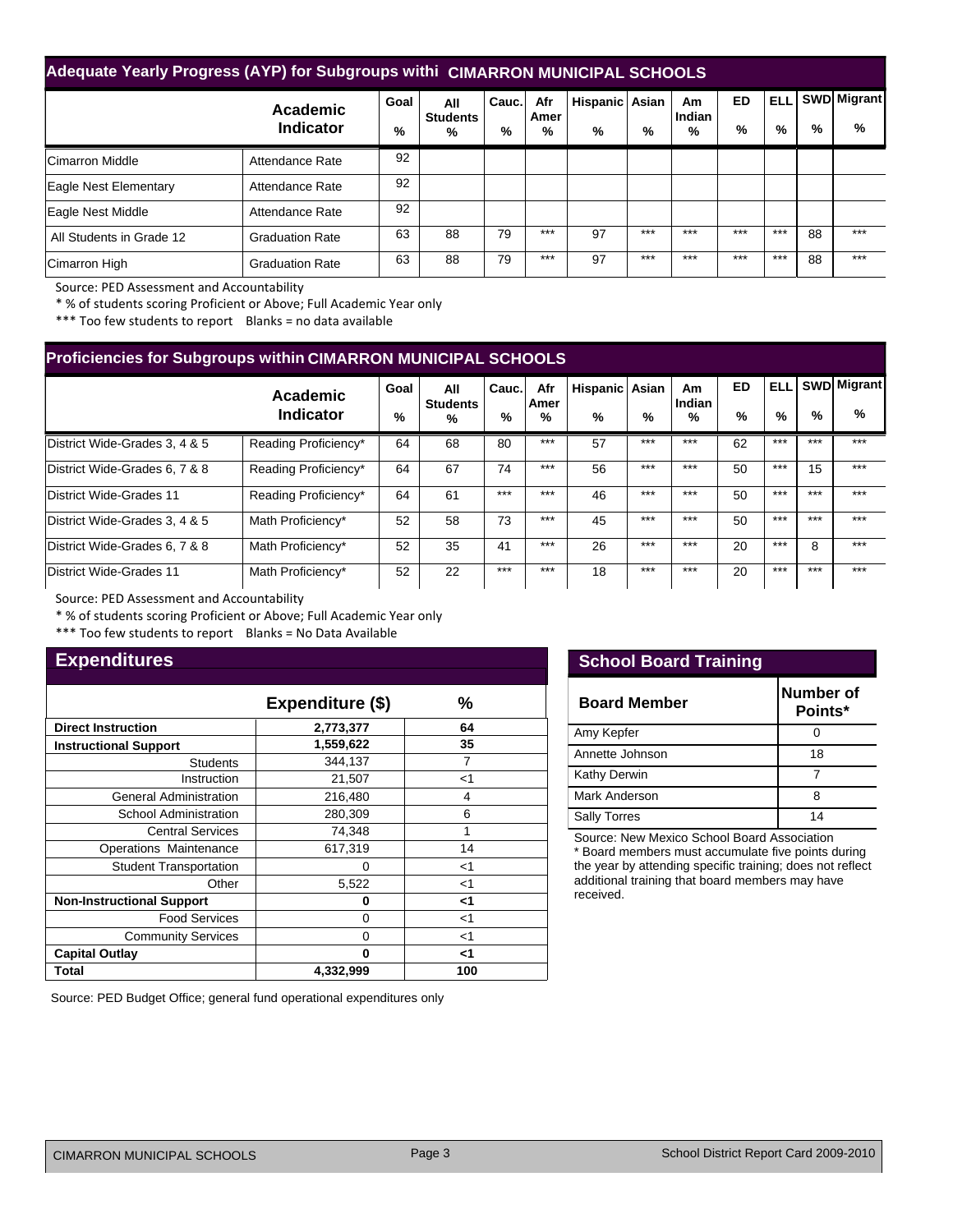## State Assessment Results (district results exclude charter schools)

Students are assessed in reading, mathematics and science in grades 3-8 and 11 by the Standards Based Assessment (SBA) and the NM Alternate Proficiency Assessment (NMAPA) for students with significant disabilities. These assessments were developed to measure the NM Standards and Benchmarks that educators and the public determined are important for our students to master. The assessment results are for all students enrolled and present during testing in March 2010. District summaries do not include students from charter schools, which are reported separately. Results for groups with fewer than 10 students are not reported to meet confidentiality requirements. Percents may not add to 100, due to rounding.

| <b>Proficiencies for Subgroups within CIMARRON MUNICIPAL SCHOOLS</b> |                                              |                  |                |                             |                 |                   |           |                                |                  |                |                             |              |                |                  |                                |                  |                |                |                 |                   |                             |
|----------------------------------------------------------------------|----------------------------------------------|------------------|----------------|-----------------------------|-----------------|-------------------|-----------|--------------------------------|------------------|----------------|-----------------------------|--------------|----------------|------------------|--------------------------------|------------------|----------------|----------------|-----------------|-------------------|-----------------------------|
|                                                                      |                                              |                  |                | <b>READING</b>              |                 |                   |           |                                |                  |                | <b>MATH</b>                 |              |                |                  |                                |                  |                | <b>SCIENCE</b> |                 |                   |                             |
|                                                                      |                                              |                  |                | % at Each Proficiency Level |                 |                   |           |                                |                  |                | % at Each Proficiency Level |              |                |                  |                                |                  |                |                |                 |                   | % at Each Proficiency Level |
| 3rd<br>Grade                                                         | Participating<br>$\mathcal{S}_{\mathcal{O}}$ | Number<br>Tested | Advanced       | Proficient                  | Nearing<br>Prof | Beginning<br>Step | Not Valid | Participating<br>$\mathcal{S}$ | Number<br>Tested | Advanced       | Proficient                  | Nearing Prof | Beginning Step | <b>Not Valid</b> | Participating<br>$\mathcal{S}$ | Number<br>Tested | Advanced       | Proficient     | Nearing<br>Prof | Beginning<br>Step | Not Valid                   |
| Female                                                               | 100                                          | 15               | 13             | 60                          | $\Omega$        | 27                | 0         | 100                            | 15               | 13             | 60                          | 20           | $\overline{7}$ | 0                | 100                            | 15               | $\overline{7}$ | 73             | 20              | 0                 | 0                           |
| Male                                                                 | 100                                          | 15               | $\Omega$       | 80                          | 13              | $\overline{7}$    | 0         | 100                            | 15               | 0              | 73                          | 27           | 0              | 0                | 100                            | 15               | $\overline{7}$ | 73             | 20              | 0                 | $\Omega$                    |
| Caucasian                                                            | 100                                          | 14               | $\overline{7}$ | 86                          | 7               | $\Omega$          | $\Omega$  | 100                            | 14               | 14             | 86                          | $\Omega$     | 0              | 0                | 100                            | 14               | 14             | 86             | 0               | 0                 | 0                           |
| Afr Am                                                               | $***$                                        | 1                | $***$          | $***$                       | $***$           | $***$             | $***$     | $***$                          | 1                | $***$          | ***                         | $***$        | $***$          | $***$            | $***$                          | $\overline{1}$   | ***            | $***$          | $***$           | $***$             | $***$                       |
| Hispanic                                                             | 100                                          | 15               | $\overline{7}$ | 53                          | 7               | 33                | 0         | 100                            | 15               | 0              | 53                          | 40           | $\overline{7}$ | 0                | 100                            | 15               | 0              | 60             | 40              | 0                 | 0                           |
| Asian                                                                | $***$                                        | $\Omega$         | $***$          | $***$                       | $***$           | $***$             | $***$     | $***$                          | $\Omega$         | $***$          | ***                         | $***$        | $***$          | $***$            | $***$                          | $\Omega$         | ***            | $***$          | $***$           | $***$             | $***$                       |
| Am Indian                                                            | $***$                                        | $\Omega$         | $***$          | $***$                       | $***$           | $***$             | $***$     | $***$                          | $\Omega$         | $***$          | $***$                       | $***$        | $***$          | $***$            | $***$                          | $\Omega$         | ***            | ***            | $***$           | $***$             | $***$                       |
| ELL                                                                  | $***$                                        | 1                | $***$          | $***$                       | $***$           | $***$             | $***$     | $***$                          | 1                | $***$          | $***$                       | $***$        | $***$          | $***$            | $***$                          | 1                | $***$          | ***            | $***$           | $***$             | $***$                       |
| <b>ED</b>                                                            | 100                                          | 20               | 5              | 60                          | 10              | 25                | 0         | 100                            | 20               | 5              | 55                          | 35           | 5              | 0                | 100                            | 20               | 5              | 65             | 30              | 0                 | 0                           |
| SWD                                                                  | $***$                                        | 1                | $***$          | $***$                       | $***$           | $***$             | $***$     | $***$                          | 1                | $***$          | ***                         | $***$        | $***$          | $***$            | $***$                          | 1                | ***            | ***            | $***$           | $***$             | $***$                       |
| Migrant                                                              | $***$                                        | $\Omega$         | $***$          | $***$                       | $***$           | $***$             | $***$     | $***$                          | 0                | $***$          | $***$                       | $***$        | $***$          | $***$            | $***$                          | $\Omega$         | ***            | ***            | $***$           | ***               | $***$                       |
| ALL2009-10                                                           | 100                                          | 30               | $\overline{7}$ | 70                          | $\overline{7}$  | 17                | 0         | 100                            | 30               | $\overline{7}$ | 67                          | 23           | 3              | 0                | 100                            | 30               | $\overline{7}$ | 73             | 20              | 0                 | 0                           |
| ALL2008-09                                                           | 100                                          | 33               | 3              | 60                          | 21              | 15                | 0         | 100                            | 33               | 0              | 57                          | 39           | 3              | 0                | 100                            | 33               | 12             | 69             | 18              | 0                 | 0                           |
| NM2009-10                                                            | 100                                          | 25,674           | 8              | 49                          | 27              | 16                | 0         | 100                            | 25,677           | 10             | 48                          | 38           | 4              | 0                | 100                            | 25,663           | 10             | 73             | 16              | 1                 | 0                           |
| NM2008-09                                                            | 99                                           | 25,222           | 9              | 51                          | 23              | 14                | 0         | 99                             | 25,229           | 8              | 45                          | 41           | 3              | 0                | 99                             | 25,214           | 11             | 70             | 16              | 0                 | $\Omega$                    |

Source: PED Assessment and Accountability; All students tested, not limited to Full Academic Year

Blanks = no data available; \*\*\* Too few students to report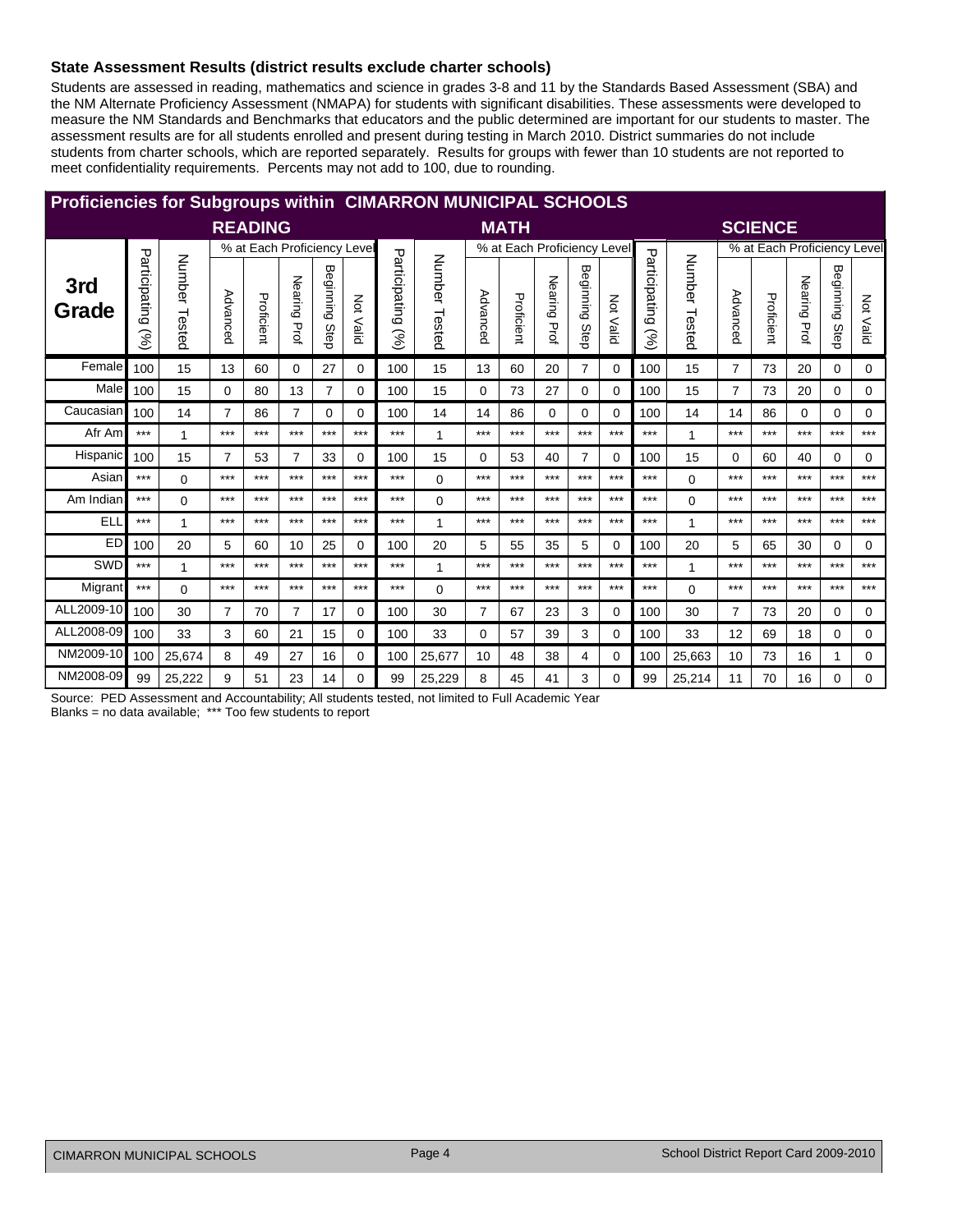|              | Proficiencies for Subgroups within CIMARRON MUNICIPAL SCHOOLS |                  |          |                             |              |                   |           |                                              |                  |                |                             |                 |                   |             |                       |                  |          |                             |                 |                   |           |
|--------------|---------------------------------------------------------------|------------------|----------|-----------------------------|--------------|-------------------|-----------|----------------------------------------------|------------------|----------------|-----------------------------|-----------------|-------------------|-------------|-----------------------|------------------|----------|-----------------------------|-----------------|-------------------|-----------|
|              |                                                               |                  |          | <b>READING</b>              |              |                   |           |                                              |                  |                | <b>MATH</b>                 |                 |                   |             |                       |                  |          | <b>SCIENCE</b>              |                 |                   |           |
|              |                                                               |                  |          | % at Each Proficiency Level |              |                   |           |                                              |                  |                | % at Each Proficiency Level |                 |                   |             |                       |                  |          | % at Each Proficiency Level |                 |                   |           |
| 4th<br>Grade | Participating<br>Sol                                          | Number<br>Tested | Advanced | Proficient                  | Nearing Prof | Beginning<br>Step | Not Valid | Participating<br>$\mathcal{S}_{\mathcal{O}}$ | Number<br>Tested | Advanced       | Proficient                  | Nearing<br>Prof | Beginning<br>Step | Νď<br>Valid | Participating<br>(96) | Number<br>Tested | Advanced | Proficient                  | Nearing<br>Prof | Beginning<br>Step | Not Valid |
| Female       | 100                                                           | 18               | 6        | 61                          | 33           | 0                 | $\Omega$  | 100                                          | 18               | 11             | 44                          | 44              | 0                 | 0           | 100                   | 18               | 0        | 56                          | 44              | 0                 | 0         |
| Male         | 100                                                           | 14               | $\Omega$ | 50                          | 36           | 14                | $\Omega$  | 100                                          | 14               | 7              | 29                          | 64              | $\Omega$          | $\Omega$    | 100                   | 14               | 7        | 43                          | 50              | 0                 | 0         |
| Caucasian    | 100                                                           | 16               | 6        | 62                          | 31           | $\Omega$          | $\Omega$  | 100                                          | 16               | 12             | 50                          | 38              | $\Omega$          | $\Omega$    | 100                   | 16               | 6        | 62                          | 31              | 0                 | 0         |
| Afr Am       | $***$                                                         | 0                | $***$    | $***$                       | $***$        | $***$             | $***$     | $***$                                        | $\Omega$         | $***$          | $***$                       | $***$           | $***$             | $***$       | $***$                 | 0                | ***      | ***                         | $***$           | ***               | $***$     |
| Hispanic     | 100                                                           | 15               | 0        | 53                          | 33           | 13                | $\Omega$  | 100                                          | 15               | $\overline{7}$ | 27                          | 67              | $\Omega$          | 0           | 100                   | 15               | 0        | 40                          | 60              | 0                 | 0         |
| Asian        | $***$                                                         | $\Omega$         | $***$    | $***$                       | $***$        | $***$             | $***$     | $***$                                        | $\Omega$         | ***            | ***                         | $***$           | $***$             | $***$       | $***$                 | $\Omega$         | ***      | ***                         | $***$           | ***               | $***$     |
| Am Indian    | $***$                                                         | 1                | $***$    | $***$                       | $***$        | $***$             | $***$     | $***$                                        | 1                | $***$          | $***$                       | $***$           | $***$             | $***$       | $***$                 | 1                | ***      | ***                         | $***$           | $***$             | $***$     |
| ELI          | $***$                                                         | $\Omega$         | $***$    | $***$                       | $***$        | $***$             | $***$     | $***$                                        | $\Omega$         | $***$          | $***$                       | $***$           | $***$             | $***$       | $***$                 | $\Omega$         | $***$    | ***                         | $***$           | $***$             | $***$     |
| ED           | 100                                                           | 23               | 4        | 57                          | 30           | 9                 | $\Omega$  | 100                                          | 23               | 4              | 39                          | 57              | 0                 | 0           | 100                   | 23               | 0        | 48                          | 52              | 0                 | 0         |
| SWD          | $***$                                                         | 3                | $***$    | $***$                       | $***$        | $***$             | $***$     | $***$                                        | 3                | $***$          | ***                         | $***$           | $***$             | $***$       | $***$                 | 3                | $***$    | ***                         | $***$           | ***               | $***$     |
| Migrant      | $***$                                                         | $\Omega$         | $***$    | $***$                       | $***$        | $***$             | $***$     | $***$                                        | $\Omega$         | $***$          | ***                         | $***$           | $***$             | $***$       | $***$                 | $\Omega$         | $***$    | ***                         | $***$           | ***               | $***$     |
| NM2009-10    | 100                                                           | 25,267           | 9        | 43                          | 35           | 14                | $\Omega$  | 100                                          | 25,278           | 9              | 36                          | 47              | $\overline{7}$    | 0           | 100                   | 25,263           | 2        | 48                          | 46              | 4                 | 0         |
| ALL2009-10   | 100                                                           | 32               | 3        | 56                          | 34           | 6                 | 0         | 100                                          | 32               | 9              | 38                          | 53              | 0                 | 0           | 100                   | 32               | 3        | 50                          | 47              | 0                 | 0         |
| NM2008-09    | 99                                                            | 25,138           | 10       | 41                          | 32           | 14                | $\Omega$  | 99                                           | 25,140           | 8              | 33                          | 50              | $\overline{7}$    | $\Omega$    | 99                    | 25,121           | 1        | 50                          | 44              | 3                 | 0         |
| ALL2008-09   | 100                                                           | 31               | 22       | 45                          | 25           | 6                 | $\Omega$  | 100                                          | 31               | 0              | 58                          | 38              | 3                 | $\Omega$    | 100                   | 31               | 3        | 58                          | 38              | 0                 | 0         |

Source: PED Assessment and Accountability; All students tested, not limited to Full Academic Year Blanks = no data available; \*\*\* Too few students to report

| <b>Proficiencies for Subgroups within CIMARRON MUNICIPAL SCHOOLS</b> |                      |                  |          |                             |                 |                   |                  |                       |                  |                |                             |              |                |                  |                      |                  |          |                             |              |                |             |
|----------------------------------------------------------------------|----------------------|------------------|----------|-----------------------------|-----------------|-------------------|------------------|-----------------------|------------------|----------------|-----------------------------|--------------|----------------|------------------|----------------------|------------------|----------|-----------------------------|--------------|----------------|-------------|
|                                                                      |                      |                  |          | <b>READING</b>              |                 |                   |                  |                       |                  |                | <b>MATH</b>                 |              |                |                  |                      |                  |          | <b>SCIENCE</b>              |              |                |             |
|                                                                      |                      |                  |          | % at Each Proficiency Level |                 |                   |                  |                       |                  |                | % at Each Proficiency Level |              |                |                  |                      |                  |          | % at Each Proficiency Level |              |                |             |
| 5th<br>Grade                                                         | Participating<br>(%) | Number<br>Tested | Advanced | Proficient                  | Nearing<br>Prof | Beginning<br>Step | <b>Not Valid</b> | Participating<br>(96) | Number<br>Tested | Advanced       | Proficient                  | Nearing Prof | Beginning Step | <b>Not Valid</b> | Participating<br>(%) | Number<br>Tested | Advanced | Proficient                  | Nearing Prof | Beginning Step | Not Valid   |
| Female                                                               | 100                  | 11               | 36       | 45                          | 9               | 9                 | 0                | 100                   | 10               | 10             | 70                          | 20           | 0              | 0                | 100                  | 10               | 10       | 60                          | 30           | 0              | $\mathbf 0$ |
| Male                                                                 | 100                  | 19               | 11       | 53                          | 32              | 5                 | 0                | 100                   | 19               | 0              | 42                          | 42           | 16             | 0                | 100                  | 18               | 6        | 56                          | 39           | 0              | 0           |
| Caucasian                                                            | 100                  | 16               | 25       | 56                          | 12              | 6                 | 0                | 100                   | 15               | 0              | 60                          | 33           | $\overline{7}$ | 0                | 100                  | 14               | 14       | 50                          | 36           | 0              | 0           |
| Afr Am                                                               | $***$                | 1                | $***$    | $***$                       | $***$           | $***$             | $***$            | $***$                 | 1                | $***$          | $***$                       | $***$        | $***$          | $***$            | $***$                | 1                | ***      | $***$                       | $***$        | $***$          | $***$       |
| Hispanic                                                             | 100                  | 12               | 17       | 42                          | 42              | $\Omega$          | 0                | 100                   | 12               | 8              | 42                          | 42           | 8              | 0                | 100                  | 12               | 0        | 67                          | 33           | 0              | 0           |
| Asian                                                                | $***$                | $\Omega$         | $***$    | $***$                       | $***$           | $***$             | $***$            | $***$                 | $\Omega$         | $***$          | $***$                       | $***$        | $***$          | $***$            | $***$                | $\Omega$         | ***      | $***$                       | $***$        | $***$          | $***$       |
| Am Indian                                                            | $***$                | 1                | $***$    | $***$                       | $***$           | $***$             | $***$            | $***$                 | 1                | $***$          | $***$                       | $***$        | $***$          | $***$            | $***$                | 1                | ***      | ***                         | $***$        | $***$          | $***$       |
| <b>ELL</b>                                                           | $***$                | $\Omega$         | $***$    | $***$                       | $***$           | $***$             | $***$            | $***$                 | 0                | ***            | ***                         | ***          | $***$          | $***$            | ***                  | $\Omega$         | $***$    | ***                         | $***$        | $***$          | $***$       |
| ED <sup>I</sup>                                                      | 100                  | 15               | 13       | 47                          | 33              | $\overline{7}$    | 0                | 100                   | 15               | $\overline{7}$ | 40                          | 47           | $\overline{7}$ | 0                | 100                  | 14               | 0        | 57                          | 43           | 0              | $\Omega$    |
| SWD                                                                  | $***$                | 3                | $***$    | $***$                       | $***$           | $***$             | $***$            | $***$                 | 3                | $***$          | $***$                       | $***$        | $***$          | $***$            | ***                  | 3                | ***      | ***                         | $***$        | ***            | $***$       |
| Migrant                                                              | $***$                | $\Omega$         | $***$    | $***$                       | $***$           | $***$             | $***$            | ***                   | 0                | $***$          | $***$                       | $***$        | $***$          | $***$            | $***$                | $\Omega$         | $***$    | ***                         | $***$        | $***$          | $***$       |
| ALL2009-10                                                           | 100                  | 30               | 20       | 50                          | 23              | 7                 | 0                | 100                   | 29               | 3              | 52                          | 34           | 10             | 0                | 100                  | 28               | 7        | 57                          | 36           | 0              | 0           |
| ALL2008-09                                                           | 100                  | 36               | 16       | 33                          | 41              | 8                 | 0                | 100                   | 36               | 8              | 27                          | 55           | 8              | 0                | 100                  | 36               | 2        | 47                          | 44           | 5              | $\mathbf 0$ |
| NM2009-10                                                            | 100                  | 25,322           | 14       | 45                          | 33              | 8                 | 0                | 100                   | 25,345           | 11             | 34                          | 45           | 9              | 0                | 100                  | 25,332           | 4        | 48                          | 43           | 4              | 0           |
| NM2008-09                                                            | 99                   | 24,494           | 13       | 44                          | 33              | 8                 | 0                | 99                    | 24,495           | 9              | 33                          | 46           | 9              | 0                | 99                   | 24,478           | 6        | 46                          | 42           | 5              | $\Omega$    |

Source: PED Assessment and Accountability; All students tested, not limited to Full Academic Year Blanks = no data available; \*\*\* Too few students to report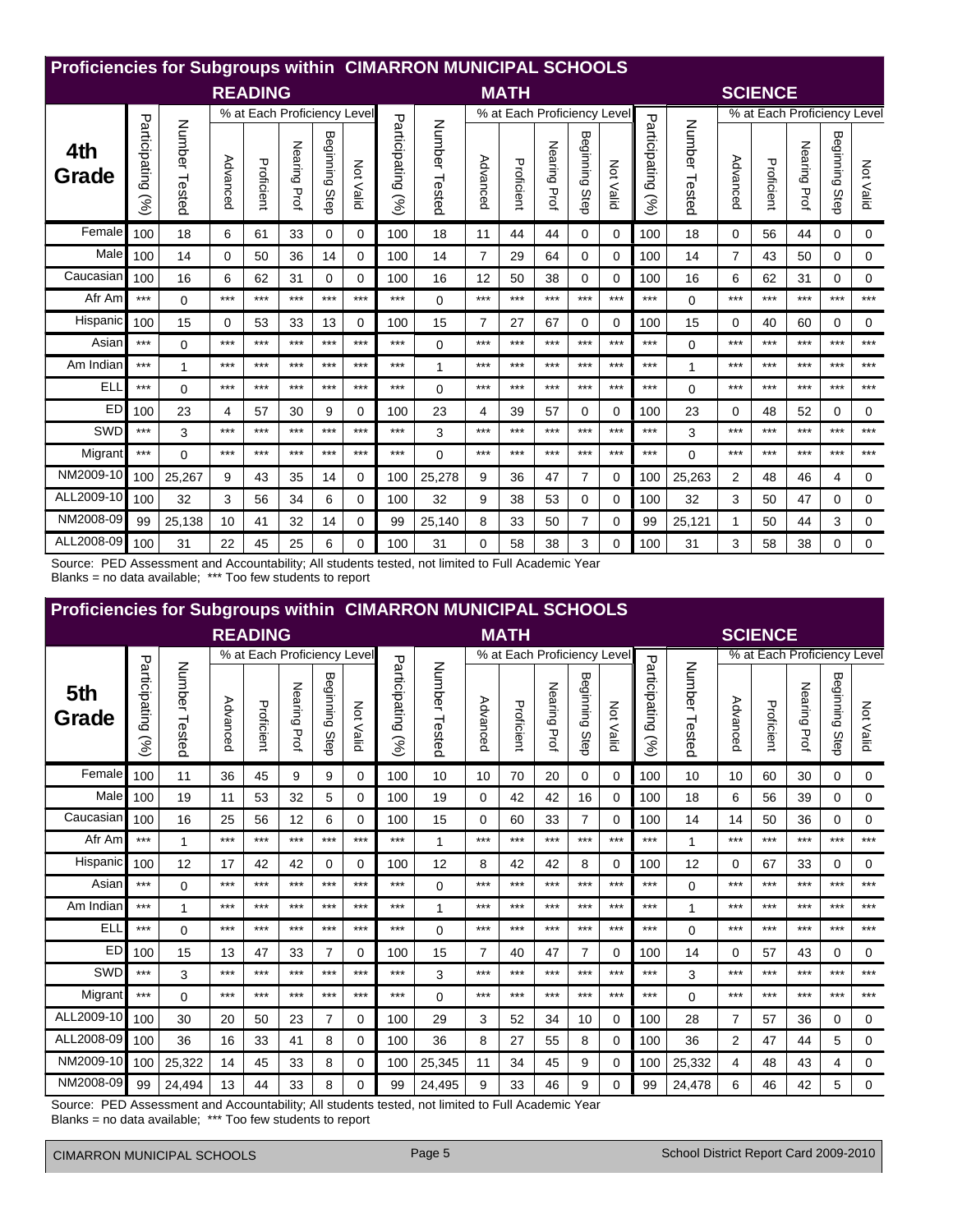|              | Proficiencies for Subgroups within CIMARRON MUNICIPAL SCHOOLS |                  |                |                             |                 |                   |           |                                |                  |          |                             |                 |                   |              |                       |               |                |                             |                 |                   |             |
|--------------|---------------------------------------------------------------|------------------|----------------|-----------------------------|-----------------|-------------------|-----------|--------------------------------|------------------|----------|-----------------------------|-----------------|-------------------|--------------|-----------------------|---------------|----------------|-----------------------------|-----------------|-------------------|-------------|
|              |                                                               |                  |                | <b>READING</b>              |                 |                   |           |                                |                  |          | <b>MATH</b>                 |                 |                   |              |                       |               |                | <b>SCIENCE</b>              |                 |                   |             |
|              |                                                               |                  |                | % at Each Proficiency Level |                 |                   |           |                                |                  |          | % at Each Proficiency Level |                 |                   |              |                       |               |                | % at Each Proficiency Level |                 |                   |             |
| 6th<br>Grade | Participating<br>Sol                                          | Number<br>Tested | Advanced       | Proficient                  | Nearing<br>Prof | Beginning<br>Step | Not Valid | Participating<br>$\mathcal{S}$ | Number<br>Tested | Advanced | Proficient                  | Nearing<br>Prof | Beginning<br>Step | Νot<br>Valid | Participating<br>(96) | Number Tested | Advanced       | Proficient                  | Nearing<br>Prof | Beginning<br>Step | Not Valid   |
| Female       | 100                                                           | 18               | 17             | 39                          | 39              | 6                 | $\Omega$  | 100                            | 18               | 11       | 17                          | 72              | 0                 | 0            | 100                   | 18            | $\Omega$       | 39                          | 50              | 11                | 0           |
| Male         | 100                                                           | 15               | 0              | 33                          | 53              | 13                | $\Omega$  | 100                            | 14               | $\Omega$ | 21                          | 36              | 43                | 0            | 100                   | 14            | 0              | 21                          | 71              | 7                 | 0           |
| Caucasian    | 100                                                           | 17               | 12             | 41                          | 41              | 6                 | $\Omega$  | 100                            | 16               | 12       | 25                          | 44              | 19                | 0            | 100                   | 16            | $\Omega$       | 44                          | 38              | 19                | $\mathbf 0$ |
| Afr Am       | $***$                                                         | $\mathbf{1}$     | ***            | $***$                       | $***$           | $***$             | $***$     | $***$                          | $\mathbf{1}$     | $***$    | $***$                       | $***$           | ***               | $***$        | $***$                 | 1             | $***$          | $***$                       | ***             | $***$             | $***$       |
| Hispanic     | 100                                                           | 14               | $\overline{7}$ | 29                          | 50              | 14                | $\Omega$  | 100                            | 14               | $\Omega$ | 14                          | 64              | 21                | 0            | 100                   | 14            | 0              | 21                          | 79              | 0                 | 0           |
| Asian        | $***$                                                         | 1                | ***            | $***$                       | $***$           | $***$             | $***$     | $***$                          | $\mathbf{1}$     | ***      | ***                         | $***$           | ***               | $***$        | $***$                 | $\mathbf{1}$  | $***$          | $***$                       | ***             | $***$             | $***$       |
| Am Indian    | $***$                                                         | $\Omega$         | ***            | $***$                       | $***$           | $***$             | $***$     | $***$                          | $\Omega$         | $***$    | $***$                       | $***$           | $***$             | $***$        | ***                   | $\Omega$      | $***$          | $***$                       | $***$           | $***$             | $***$       |
| ELI          | $***$                                                         | $\Omega$         | ***            | $***$                       | $***$           | $***$             | $***$     | $***$                          | $\Omega$         | $***$    | $***$                       | $***$           | ***               | $***$        | ***                   | $\Omega$      | $***$          | $***$                       | ***             | $***$             | $***$       |
| ED           | 100                                                           | 16               | 0              | 19                          | 62              | 19                | $\Omega$  | 100                            | 16               | 0        | 0                           | 75              | 25                | 0            | 100                   | 16            | 0              | $\Omega$                    | 81              | 19                | 0           |
| SWD          | $***$                                                         | 6                | $***$          | $***$                       | $***$           | $***$             | $***$     | $***$                          | 6                | ***      | $***$                       | $***$           | ***               | $***$        | $***$                 | 6             | $***$          | $***$                       | $***$           | $***$             | $***$       |
| Migrant      | $***$                                                         | $\Omega$         | ***            | $***$                       | $***$           | $***$             | $***$     | $***$                          | $\Omega$         | $***$    | $***$                       | $***$           | ***               | $***$        | ***                   | $\Omega$      | $***$          | $***$                       | ***             | $***$             | $***$       |
| ALL2009-10   | 100                                                           | 33               | 9              | 36                          | 45              | 9                 | $\Omega$  | 100                            | 32               | 6        | 19                          | 56              | 19                | 0            | 100                   | 32            | $\Omega$       | 31                          | 59              | 9                 | 0           |
| ALL2008-09   | 100                                                           | 38               | 18             | 36                          | 39              | 5                 | 0         | 100                            | 38               | 13       | 23                          | 47              | 15                | 0            | 100                   | 38            | 2              | 50                          | 42              | 5                 | 0           |
| NM2009-10    | 100                                                           | 24,278           | 4              | 35                          | 48              | 12                | $\Omega$  | 100                            | 24,276           | 8        | 27                          | 55              | 10                | 0            | 100                   | 24,274        | $\overline{2}$ | 28                          | 57              | 12                | 0           |
| NM2008-09    | 99                                                            | 24.097           | 5              | 38                          | 44              | 10                | $\Omega$  | 99                             | 24,101           | 6        | 26                          | 54              | 10                | 0            | 99                    | 24.092        | $\overline{2}$ | 31                          | 53              | 11                | 0           |

Source: PED Assessment and Accountability; All students tested, not limited to Full Academic Year Blanks = no data available; \*\*\* Too few students to report

| <b>Proficiencies for Subgroups within CIMARRON MUNICIPAL SCHOOLS</b> |                      |                  |          |                             |                 |                   |                  |                       |                  |          |                             |              |                |                  |                      |                  |          |                             |              |                   |             |
|----------------------------------------------------------------------|----------------------|------------------|----------|-----------------------------|-----------------|-------------------|------------------|-----------------------|------------------|----------|-----------------------------|--------------|----------------|------------------|----------------------|------------------|----------|-----------------------------|--------------|-------------------|-------------|
|                                                                      |                      |                  |          | <b>READING</b>              |                 |                   |                  |                       |                  |          | <b>MATH</b>                 |              |                |                  |                      |                  |          | <b>SCIENCE</b>              |              |                   |             |
|                                                                      |                      |                  |          | % at Each Proficiency Level |                 |                   |                  |                       |                  |          | % at Each Proficiency Level |              |                |                  |                      |                  |          | % at Each Proficiency Level |              |                   |             |
| 7th<br>Grade                                                         | Participating<br>(%) | Number<br>Tested | Advanced | Proficient                  | Nearing<br>Prof | Beginning<br>Step | <b>Not Valid</b> | Participating<br>(96) | Number<br>Tested | Advanced | Proficient                  | Nearing Prof | Beginning Step | <b>Not Valid</b> | Participating<br>(%) | Number<br>Tested | Advanced | Proficient                  | Nearing Prof | Beginning<br>Step | Not Valid   |
| Female                                                               | 100                  | 17               | 29       | 41                          | 29              | 0                 | 0                | 100                   | 17               | 12       | 24                          | 53           | 12             | 0                | 100                  | 17               | 6        | 47                          | 47           | 0                 | $\mathbf 0$ |
| Male                                                                 | 100                  | 21               | 14       | 62                          | 19              | 5                 | 0                | 100                   | 21               | 19       | 14                          | 52           | 14             | 0                | 100                  | 21               | 10       | 43                          | 43           | 5                 | 0           |
| Caucasian                                                            | 100                  | 26               | 23       | 54                          | 19              | 4                 | 0                | 100                   | 26               | 15       | 19                          | 58           | 8              | 0                | 100                  | 26               | 8        | 54                          | 35           | 4                 | 0           |
| Afr Am                                                               | $***$                | $\mathbf 0$      | $***$    | $***$                       | $***$           | $***$             | $***$            | $***$                 | $\Omega$         | $***$    | $***$                       | $***$        | $***$          | $***$            | $***$                | $\Omega$         | ***      | ***                         | $***$        | $***$             | $***$       |
| Hispanic                                                             | 100                  | 12               | 17       | 50                          | 33              | $\Omega$          | 0                | 100                   | 12               | 17       | 17                          | 42           | 25             | 0                | 100                  | 12               | 8        | 25                          | 67           | 0                 | 0           |
| Asian                                                                | $***$                | $\Omega$         | $***$    | $***$                       | $***$           | $***$             | $***$            | $***$                 | $\Omega$         | $***$    | $***$                       | $***$        | $***$          | $***$            | $***$                | $\Omega$         | ***      | $***$                       | $***$        | $***$             | $***$       |
| Am Indian                                                            | $***$                | 0                | $***$    | $***$                       | $***$           | $***$             | $***$            | $***$                 | $\Omega$         | $***$    | $***$                       | $***$        | $***$          | $***$            | $***$                | $\Omega$         | ***      | ***                         | $***$        | $***$             | $***$       |
| <b>ELL</b>                                                           | $***$                | 1                | $***$    | $***$                       | $***$           | $***$             | $***$            | $***$                 | 1                | ***      | ***                         | ***          | $***$          | $***$            | $***$                | 1                | ***      | ***                         | $***$        | $***$             | $***$       |
| <b>ED</b>                                                            | 100                  | 21               | 14       | 52                          | 29              | 5                 | 0                | 100                   | 21               | 14       | 10                          | 52           | 24             | 0                | 100                  | 21               | 10       | 29                          | 57           | 5                 | $\Omega$    |
| SWD                                                                  | $***$                | 4                | $***$    | $***$                       | $***$           | ***               | $***$            | $***$                 | 4                | $***$    | $***$                       | $***$        | $***$          | $***$            | $***$                | 4                | ***      | ***                         | $***$        | ***               | $***$       |
| Migrant                                                              | $***$                | $\Omega$         | $***$    | $***$                       | $***$           | $***$             | $***$            | ***                   | 0                | $***$    | $***$                       | $***$        | $***$          | $***$            | $***$                | $\Omega$         | $***$    | ***                         | $***$        | $***$             | $***$       |
| ALL2009-10                                                           | 100                  | 38               | 21       | 53                          | 24              | 3                 | 0                | 100                   | 38               | 16       | 18                          | 53           | 13             | 0                | 100                  | 38               | 8        | 45                          | 45           | 3                 | 0           |
| ALL2008-09                                                           | 100                  | 24               | 37       | 37                          | 16              | 8                 | 0                | 100                   | 24               | 4        | 20                          | 58           | 16             | 0                | 95                   | 24               | 4        | 54                          | 29           | 8                 | 4           |
| NM2009-10                                                            | 100                  | 24,156           | 8        | 42                          | 40              | 10                | 0                | 100                   | 24,159           | 9        | 24                          | 50           | 16             | 0                | 100                  | 24,152           | 3        | 36                          | 49           | 10                | 0           |
| NM2008-09                                                            | 99                   | 23,696           | 9        | 43                          | 37              | 8                 | 0                | 99                    | 23,697           | 8        | 23                          | 52           | 15             | 0                | 99                   | 23.687           | 2        | 33                          | 50           | 12                | $\Omega$    |

Source: PED Assessment and Accountability; All students tested, not limited to Full Academic Year Blanks = no data available; \*\*\* Too few students to report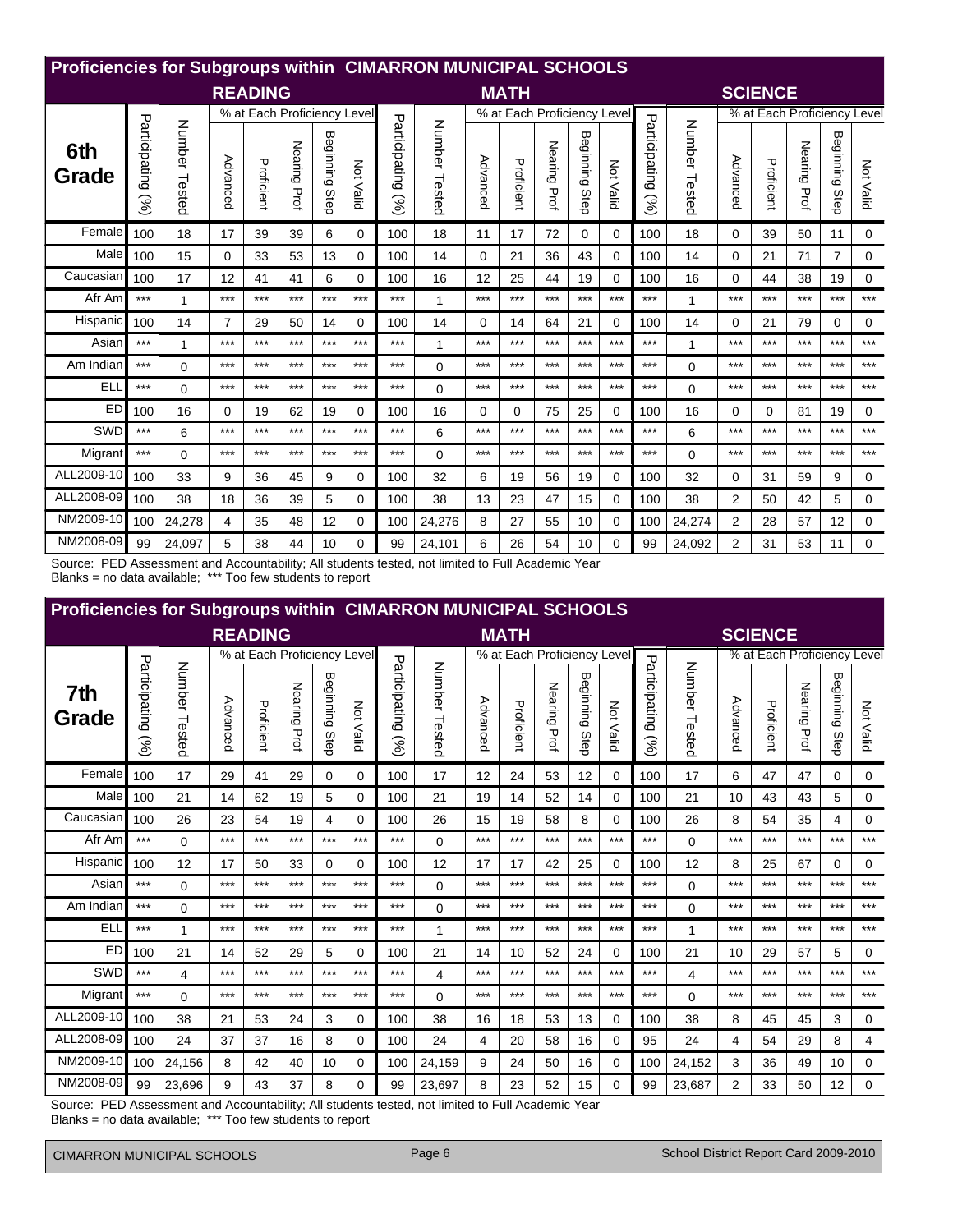| <b>Proficiencies for Subgroups within CIMARRON MUNICIPAL SCHOOLS</b> |                                |                  |          |                             |              |                   |                  |                                |                         |                |                             |                        |                   |           |                      |               |                |                             |                 |                          |           |
|----------------------------------------------------------------------|--------------------------------|------------------|----------|-----------------------------|--------------|-------------------|------------------|--------------------------------|-------------------------|----------------|-----------------------------|------------------------|-------------------|-----------|----------------------|---------------|----------------|-----------------------------|-----------------|--------------------------|-----------|
|                                                                      |                                |                  |          | <b>READING</b>              |              |                   |                  |                                |                         |                | <b>MATH</b>                 |                        |                   |           |                      |               |                | <b>SCIENCE</b>              |                 |                          |           |
|                                                                      |                                |                  |          | % at Each Proficiency Level |              |                   |                  |                                |                         |                | % at Each Proficiency Level |                        |                   |           |                      |               |                | % at Each Proficiency Level |                 |                          |           |
| 8th<br>Grade                                                         | Participating<br>$\mathcal{S}$ | Number<br>Tested | Advanced | Proficient                  | Nearing Prof | Beginning<br>Step | <b>Not Valid</b> | Participating<br>$\mathcal{S}$ | <b>Number</b><br>Tested | Advanced       | Proficient                  | Nearing<br><b>Prof</b> | Beginning<br>Step | Not Valid | Participating<br>(%) | Number Tested | Advanced       | Proficient                  | Nearing<br>Prof | <b>Beginning</b><br>Step | Not Valid |
| Female                                                               | 100                            | 14               | 29       | 71                          | 0            | 0                 | $\Omega$         | 100                            | 14                      | 14             | 57                          | 29                     | 0                 | 0         | 100                  | 14            | $\overline{7}$ | 57                          | 36              | 0                        | 0         |
| Male                                                                 | 100                            | 13               | 8        | 62                          | 23           | 8                 | 0                | 100                            | 13                      | 0              | 23                          | 54                     | 23                | 0         | 100                  | 13            | 0              | 54                          | 31              | 15                       | 0         |
| Caucasian                                                            | 100                            | 19               | 26       | 63                          | 11           | 0                 | $\Omega$         | 100                            | 19                      | 11             | 42                          | 42                     | 5                 | 0         | 100                  | 19            | 5              | 58                          | 32              | 5                        | 0         |
| Afr Am                                                               | $***$                          | $\Omega$         | ***      | $***$                       | $***$        | $***$             | $***$            | $***$                          | $\Omega$                | ***            | ***                         | $***$                  | $***$             | $***$     | $***$                | $\Omega$      | $***$          | $***$                       | ***             | $***$                    | $***$     |
| Hispanic                                                             | $***$                          | 8                | ***      | $***$                       | $***$        | $***$             | $***$            | $***$                          | 8                       | ***            | $***$                       | $***$                  | ***               | $***$     | $***$                | 8             | $***$          | $***$                       | ***             | $***$                    | $***$     |
| Asian                                                                | $***$                          | $\Omega$         | ***      | $***$                       | $***$        | $***$             | $***$            | $***$                          | $\Omega$                | ***            | ***                         | $***$                  | ***               | $***$     | $***$                | $\mathbf 0$   | $***$          | $***$                       | ***             | $***$                    | $***$     |
| Am Indian                                                            | $***$                          | $\Omega$         | ***      | $***$                       | $***$        | $***$             | $***$            | $***$                          | $\Omega$                | ***            | ***                         | $***$                  | $***$             | $***$     | $***$                | $\Omega$      | $***$          | $***$                       | ***             | $***$                    | $***$     |
| ELI                                                                  | $***$                          | $\Omega$         | $***$    | $***$                       | $***$        | $***$             | $***$            | $***$                          | $\Omega$                | $***$          | $***$                       | $***$                  | $***$             | $***$     | $***$                | $\Omega$      | $***$          | $***$                       | ***             | $***$                    | $***$     |
| ED                                                                   | $***$                          | 9                | ***      | $***$                       | $***$        | $***$             | $***$            | $***$                          | 9                       | $***$          | ***                         | $***$                  | ***               | $***$     | $***$                | 9             | $***$          | $***$                       | ***             | $***$                    | $***$     |
| SWD                                                                  | $***$                          | 3                | ***      | $***$                       | $***$        | $***$             | $***$            | $***$                          | 3                       | $***$          | $***$                       | $***$                  | $***$             | $***$     | $***$                | 3             | $***$          | $***$                       | $***$           | $***$                    | $***$     |
| Migrant                                                              | $***$                          | 0                | $***$    | $***$                       | $***$        | $***$             | $***$            | $***$                          | $\Omega$                | $***$          | $***$                       | $***$                  | ***               | $***$     | $***$                | $\Omega$      | $***$          | $***$                       | ***             | $***$                    | $***$     |
| ALL2009-10                                                           | 100                            | 27               | 19       | 67                          | 11           | 4                 | $\Omega$         | 100                            | 27                      | $\overline{7}$ | 41                          | 41                     | 11                | 0         | 100                  | 27            | 4              | 56                          | 33              | $\overline{7}$           | 0         |
| ALL2008-09                                                           | 100                            | 41               | 21       | 68                          | 9            | 0                 | $\Omega$         | 100                            | 41                      | 2              | 29                          | 63                     | 4                 | 0         | 100                  | 41            | 0              | 39                          | 60              | 0                        | 0         |
| NM2009-10                                                            | 100                            | 23,689           | 6        | 54                          | 30           | 9                 | $\Omega$         | 100                            | 23,693                  | 8              | 32                          | 53                     | $\overline{7}$    | 0         | 99                   | 23,688        | 1              | 28                          | 58              | 13                       | 1         |
| NM2008-09                                                            | 99                             | 23,969           | 8        | 53                          | 28           | 8                 | $\Omega$         | 99                             | 23,965                  | $\overline{7}$ | 35                          | 49                     | $\overline{7}$    | 0         | 99                   | 23,959        | $\Omega$       | 26                          | 57              | 14                       | 0         |

Source: PED Assessment and Accountability; All students tested, not limited to Full Academic Year<br>Blanks = no data available; \*\*\* Too few students to report

| <b>Proficiencies for Subgroups within CIMARRON MUNICIPAL SCHOOLS</b> |                      |                  |          |                             |              |                   |                  |                       |                  |          |                             |                           |                   |           |                      |                  |                |                             |              |                   |                |
|----------------------------------------------------------------------|----------------------|------------------|----------|-----------------------------|--------------|-------------------|------------------|-----------------------|------------------|----------|-----------------------------|---------------------------|-------------------|-----------|----------------------|------------------|----------------|-----------------------------|--------------|-------------------|----------------|
|                                                                      |                      |                  |          | <b>READING</b>              |              |                   |                  |                       |                  |          | <b>MATH</b>                 |                           |                   |           |                      |                  |                | <b>SCIENCE</b>              |              |                   |                |
|                                                                      |                      |                  |          | % at Each Proficiency Level |              |                   |                  |                       |                  |          | % at Each Proficiency Level |                           |                   |           |                      |                  |                | % at Each Proficiency Level |              |                   |                |
| 11 <sup>th</sup><br>Grade                                            | Participating<br>(%) | Number<br>Tested | Advanced | Proficient                  | Nearing Prof | Beginning<br>Step | <b>Not Valid</b> | Participating<br>(96) | Number<br>Tested | Advanced | Proficient                  | Nearing<br>$\overline{P}$ | Beginning<br>Step | Not Valid | Participating<br>(%) | Number<br>Tested | Advanced       | Proficient                  | Nearing Prof | Beginning<br>Step | Not Valid      |
| Female                                                               | 100                  | 10               | $\Omega$ | 70                          | 30           | $\mathbf{0}$      | 0                | 100                   | 10               | $\Omega$ | 20                          | 80                        | 0                 | 0         | 100                  | 10               | $\Omega$       | 60                          | 40           | 0                 | $\Omega$       |
| Male                                                                 | $***$                | 8                | $***$    | $***$                       | $***$        | $***$             | $***$            | $***$                 | 8                | $***$    | $***$                       | $***$                     | $***$             | $***$     | $***$                | 8                | $***$          | $***$                       | $***$        | $***$             | $***$          |
| Caucasian                                                            | $***$                | $\overline{7}$   | $***$    | $***$                       | $***$        | $***$             | $***$            | $***$                 | $\overline{7}$   | $***$    | $***$                       | $***$                     | $***$             | $***$     | $***$                | $\overline{7}$   | ***            | $***$                       | $***$        | $***$             | $***$          |
| Afr Am                                                               | $***$                | $\Omega$         | $***$    | $***$                       | $***$        | $***$             | $***$            | $***$                 | 0                | $***$    | ***                         | $***$                     | $***$             | $***$     | ***                  | $\Omega$         | ***            | ***                         | $***$        | $***$             | $***$          |
| Hispanic                                                             | 100                  | 11               | $\Omega$ | 45                          | 45           | 9                 | $\Omega$         | 100                   | 11               | $\Omega$ | 18                          | 73                        | 9                 | 0         | 100                  | 11               | $\Omega$       | 36                          | 64           | 0                 | 0              |
| Asian                                                                | $***$                | $\mathbf 0$      | $***$    | $***$                       | $***$        | $***$             | $***$            | $***$                 | 0                | $***$    | $***$                       | $***$                     | $***$             | $***$     | ***                  | $\Omega$         | ***            | $***$                       | $***$        | $***$             | $***$          |
| Am Indian                                                            | $***$                | $\Omega$         | $***$    | $***$                       | $***$        | $***$             | $***$            | $***$                 | 0                | $***$    | ***                         | $***$                     | $***$             | $***$     | $***$                | $\Omega$         | ***            | $***$                       | $***$        | $***$             | ***            |
| <b>ELL</b>                                                           | $***$                | $\mathbf 0$      | $***$    | $***$                       | $***$        | $***$             | $***$            | $***$                 | $\Omega$         | $***$    | ***                         | $***$                     | $***$             | $***$     | $***$                | $\Omega$         | ***            | ***                         | $***$        | $***$             | $***$          |
| <b>ED</b>                                                            | 90                   | 10               | $\Omega$ | 50                          | 30           | 10                | 10               | 90                    | 10               | 0        | 20                          | 60                        | 10                | 10        | 90                   | 10               | 0              | 50                          | 40           | $\Omega$          | 10             |
| SWD                                                                  | $***$                | $\overline{2}$   | $***$    | $***$                       | $***$        | $***$             | $***$            | $***$                 | $\overline{2}$   | ***      | $***$                       | ***                       | $***$             | $***$     | $***$                | $\overline{2}$   | $***$          | ***                         | $***$        | $***$             | $***$          |
| Migrant                                                              | $***$                | $\Omega$         | $***$    | $***$                       | $***$        | $***$             | $***$            | ***                   | $\Omega$         | $***$    | ***                         | $***$                     | $***$             | $***$     | $***$                | $\Omega$         | ***            | ***                         | $***$        | $***$             | $***$          |
| ALL2009-10                                                           | 94                   | 18               | $\Omega$ | 61                          | 28           | 6                 | 6                | 94                    | 18               | 0        | 22                          | 67                        | 6                 | 6         | 94                   | 18               | 0              | 56                          | 39           | 0                 | 6              |
| ALL2008-09                                                           | 100                  | 34               | 5        | 61                          | 26           | 5                 | 0                | 100                   | 34               | 8        | 29                          | 47                        | 14                | 0         | 100                  | 34               | $\overline{2}$ | 38                          | 52           | 5                 | $\mathbf 0$    |
| NM2009-10                                                            | 99                   | 20,199           | 8        | 46                          | 34           | 10                | 1                | 99                    | 20,190           | 10       | 26                          | 37                        | 25                |           | 98                   | 20,184           |                | 32                          | 56           | 9                 | $\overline{2}$ |
| NM2008-09                                                            | 98                   | 20,191           | 5        | 45                          | 36           | 10                | 1                | 98                    | 20,181           | 8        | 25                          | 37                        | 26                |           | 97                   | 20,178           |                | 31                          | 56           | $\overline{7}$    | 2              |

Source: PED Assessment and Accountability; All students tested, not limited to Full Academic Year Blanks = no data available; \*\*\* Too few students to report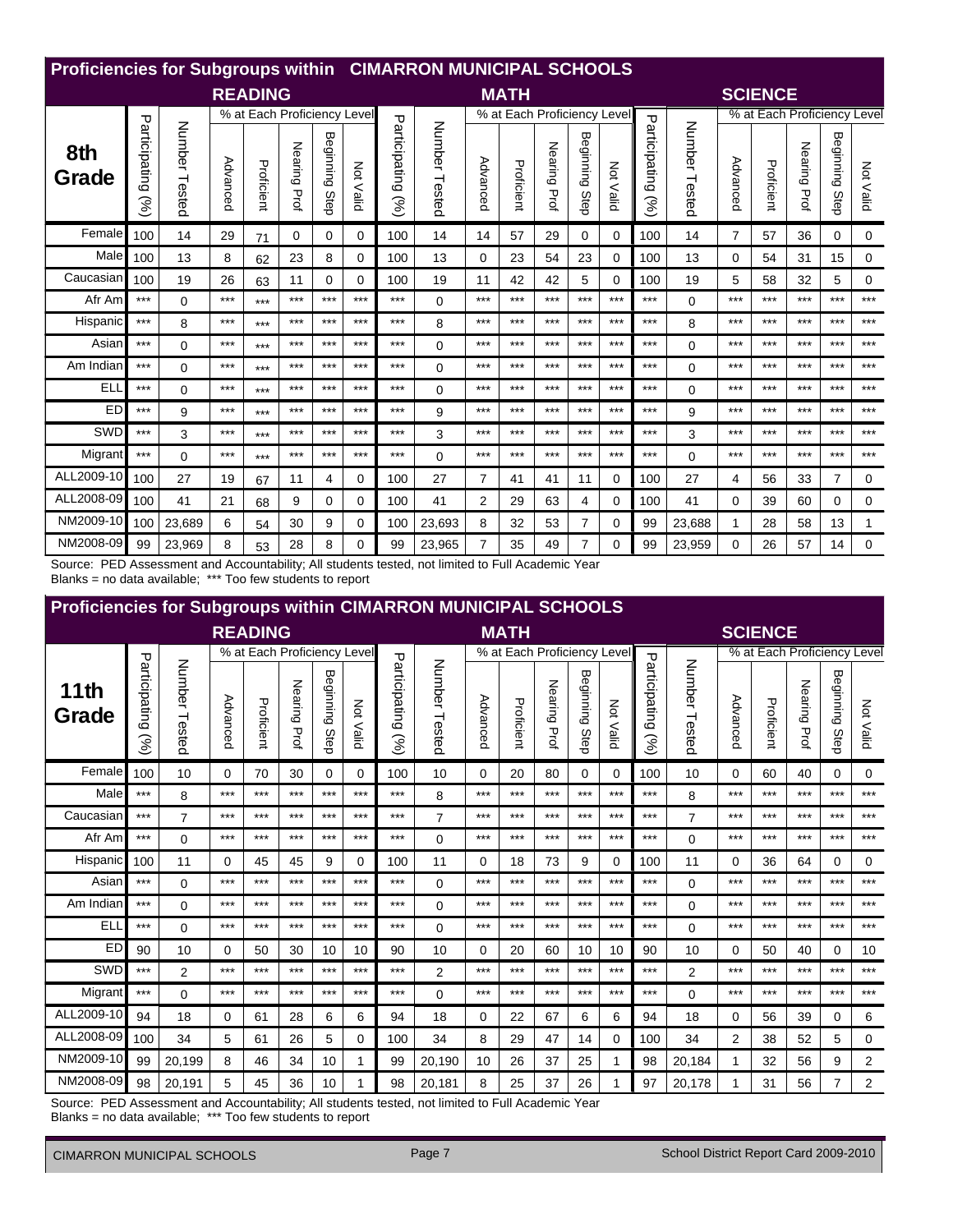| <b>Graduation - High School 4-Year Cohort Graduation</b> |       |    |                  |      |                  |                 |                     |    |             |       | <b>CIMARRON MUNICIPAL SCHOOLS</b> |      |           |       |               |       |          |    |         |    |      |           |
|----------------------------------------------------------|-------|----|------------------|------|------------------|-----------------|---------------------|----|-------------|-------|-----------------------------------|------|-----------|-------|---------------|-------|----------|----|---------|----|------|-----------|
| <b>Group</b>                                             | ⋗     |    | Ţ<br>መ<br>ω<br>ᢛ |      | Male             |                 | ച<br><u>وہ</u><br>ݠ |    | ⊵<br>ъ<br>ō |       | ਹ<br>ი                            |      | ⋗<br>sial |       | Š<br>$\Omega$ |       | ш        |    | SW<br>σ |    | 핑    |           |
|                                                          | N     | %  | N                | $\%$ | N                | $\%$            | N                   | %  | N           | $\%$  | N                                 | $\%$ | N         | %     | N             | %     | N        | %  | No      | %  | N    | %         |
| <b>STATEWIDE</b>                                         | 27058 |    | 66 13118         |      | 70 13940 62 8554 |                 |                     | 74 | 748         | 61    | 13869                             | 63   | 345       | 80 l  | 3542          |       | 58 13226 |    | 60 5217 | 65 | 9549 | <b>63</b> |
| <b>Cimarron Municipal Schools</b>                        | 40    | 88 | 22               | 86   | 18               | 90 <sub>1</sub> | 23                  | 79 | $***$       | $***$ | 17                                | 97   | $***$     | $***$ | $***$         | $***$ | 19       | 79 | 10      | 88 |      | $***$     |
| Cimarron High                                            | 40    | 88 | 22               | 86   | 18               | 90              | 23                  | 79 | $***$       | $***$ | 17                                | 97   | $***$     | $***$ | $***$         | $***$ | 19       | 79 | 10      | 88 |      | $***$     |
| --- -                                                    |       |    | .                | --   |                  |                 |                     |    |             |       |                                   |      |           |       |               |       |          |    |         |    |      |           |

 Source: PED Assessment and Accountability. Class of 2009; all students ever enrolled including part time. \*\*\* Too few students to report

|                                   | <b>Graduation - High School 5-Year Cohort Graduation CIMARRON MUNICIPAL SCHOOLS</b> |      |                  |    |                  |      |                     |      |             |       |              |      |       |       |               |       |          |      |          |      |      |       |
|-----------------------------------|-------------------------------------------------------------------------------------|------|------------------|----|------------------|------|---------------------|------|-------------|-------|--------------|------|-------|-------|---------------|-------|----------|------|----------|------|------|-------|
| Group                             | ⋗                                                                                   |      | ╖<br>ወ<br>ಪ<br>ᢛ |    | <b>Nal</b><br>᠊ᢛ |      | ဥ္<br><b>casiar</b> |      | ₹<br>⋗<br>Φ |       | --<br>ठ<br>७ |      | sial  |       | ⊵<br>$\Omega$ |       | ш        |      | ပ္စ<br>σ |      | 핑    |       |
|                                   | N                                                                                   | $\%$ | N                | %  | N                | $\%$ | N                   | $\%$ | N           | $\%$  | N            | $\%$ | N     | $\%$  | N             | $\%$  | N        | $\%$ | No       | $\%$ | N    | %     |
| <b>STATEWIDE</b>                  | 27290 70 13118                                                                      |      |                  |    | 74 14020         | 68   | 8440                | 78   | 744         | 68    | 14137        | 67   | 340   | 85    | 3629          |       | 64 13486 | 65   | 5530     | 68   | 9820 | 68    |
| <b>Cimarron Municipal Schools</b> | 40                                                                                  | 89   | 22               | 89 | 18               | 90   | 23                  | 82   | $***$       | $***$ | 17           | 97   | $***$ | $***$ | $***$         | $***$ | 20       | 81   | 10       | 93   |      | $***$ |
| Cimarron High                     | 40                                                                                  | 89   | 22               | 89 | 18               | 90   | 23                  | 82   | $***$       | $***$ | 17           | 97   | $***$ | $***$ | $***$         | $***$ | 20       | 81   | 10       | 93   |      | $***$ |

Source: PED Assessment and Accountability. Class of 2008; all students ever enrolled including part time.

\*\*\* Too few students to report

|                            | <b>Graduation - High School Non-Graduates CIMARRON MUNICIPAL SCHOOLS</b> |   |                      |    |                 |      |                       |   |  |  |  |  |  |  |  |
|----------------------------|--------------------------------------------------------------------------|---|----------------------|----|-----------------|------|-----------------------|---|--|--|--|--|--|--|--|
| Group                      | <b>Certificate</b>                                                       |   | <b>Status Unkown</b> |    | <b>Exit Out</b> |      | <b>Still Enrolled</b> |   |  |  |  |  |  |  |  |
|                            |                                                                          | % |                      | %  |                 | $\%$ |                       | % |  |  |  |  |  |  |  |
| STATEWIDE                  | 473                                                                      |   | 6094                 | 18 | 1655            |      | 1261                  |   |  |  |  |  |  |  |  |
| Cimarron Municipal Schools |                                                                          |   |                      |    |                 |      |                       |   |  |  |  |  |  |  |  |
| Cimarron High              |                                                                          |   |                      |    |                 |      |                       |   |  |  |  |  |  |  |  |

Source: PED Assessment and Accountability. Class of 2009; all students ever enrolled including part time.

Certificate: completed course work but did not pass exit exam; Status Unknown: dropped out or whereabouts unknown; Exit Out: exited with intent to get GED or other vocational credential; Still Enrolled: continuing high school enrollment past 4th year

|  |  |  | *** Too few students to report |  |  |  |
|--|--|--|--------------------------------|--|--|--|
|--|--|--|--------------------------------|--|--|--|

| <b>Teacher Quality, Credentials</b> |                       |                                  |
|-------------------------------------|-----------------------|----------------------------------|
|                                     | Emergency/Provisional | Core Classes Not Taught          |
|                                     | Credentials           | b٧                               |
|                                     | %                     | <b>Highly Qualified Teachers</b> |
| Statewide                           | ი                     | 0.5                              |
| Cimarron Municipal Schools          | ი                     | 0.0                              |
| In Low Poverty Schools              | N/A                   | 0.0                              |
| In High Poverty Schools             | N/A                   | N/A                              |
| <b>Cimarron Elementary</b>          | ი                     | 0.0                              |
| Cimarron High                       | ი                     | 0.0                              |
| Cimarron Middle                     | 0                     | 0.0                              |
| Eagle Nest Elementary               | ი                     | 0.0                              |
| Eagle Nest Middle                   | 0                     | 0.0                              |

Source: District's 120th day submission to PED Blanks = No Data Available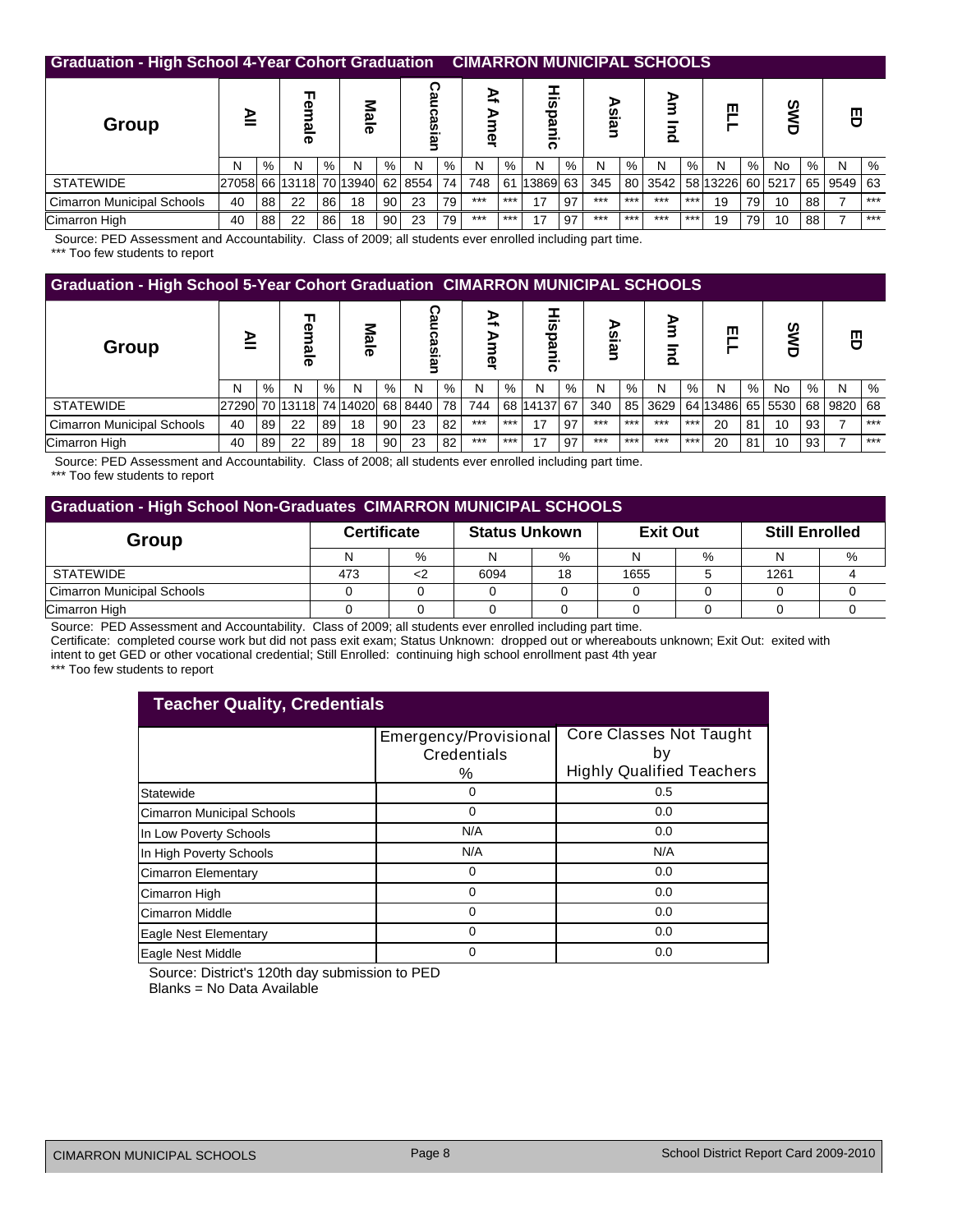| <b>Teacher Quality, Level of Educaiton</b> |                |                       |                          |
|--------------------------------------------|----------------|-----------------------|--------------------------|
|                                            | <b>Number</b>  | <b>Highest Degree</b> |                          |
|                                            | οt<br>Teachers | <b>Bachelors</b><br>% | Advanced<br>Degrees<br>% |
| Statewide                                  | 22428          | 57                    | 42                       |
| <b>Cimarron Municipal Schools</b>          | $***$          | $***$                 | $***$                    |
| <b>Cimarron Elementary</b>                 | 5              | 20                    | 80                       |
| <b>Cimarron High</b>                       | 10             | 70                    | 30                       |
| <b>Cimarron Middle</b>                     | $\overline{7}$ | 57                    | 43                       |
| Eagle Nest Elementary                      | 8              | 50                    | 50                       |
| Eagle Nest Middle                          | 6              | 33                    | 67                       |

Source: District's 120th day submission to PED

Teacher totals may differ because of district assignments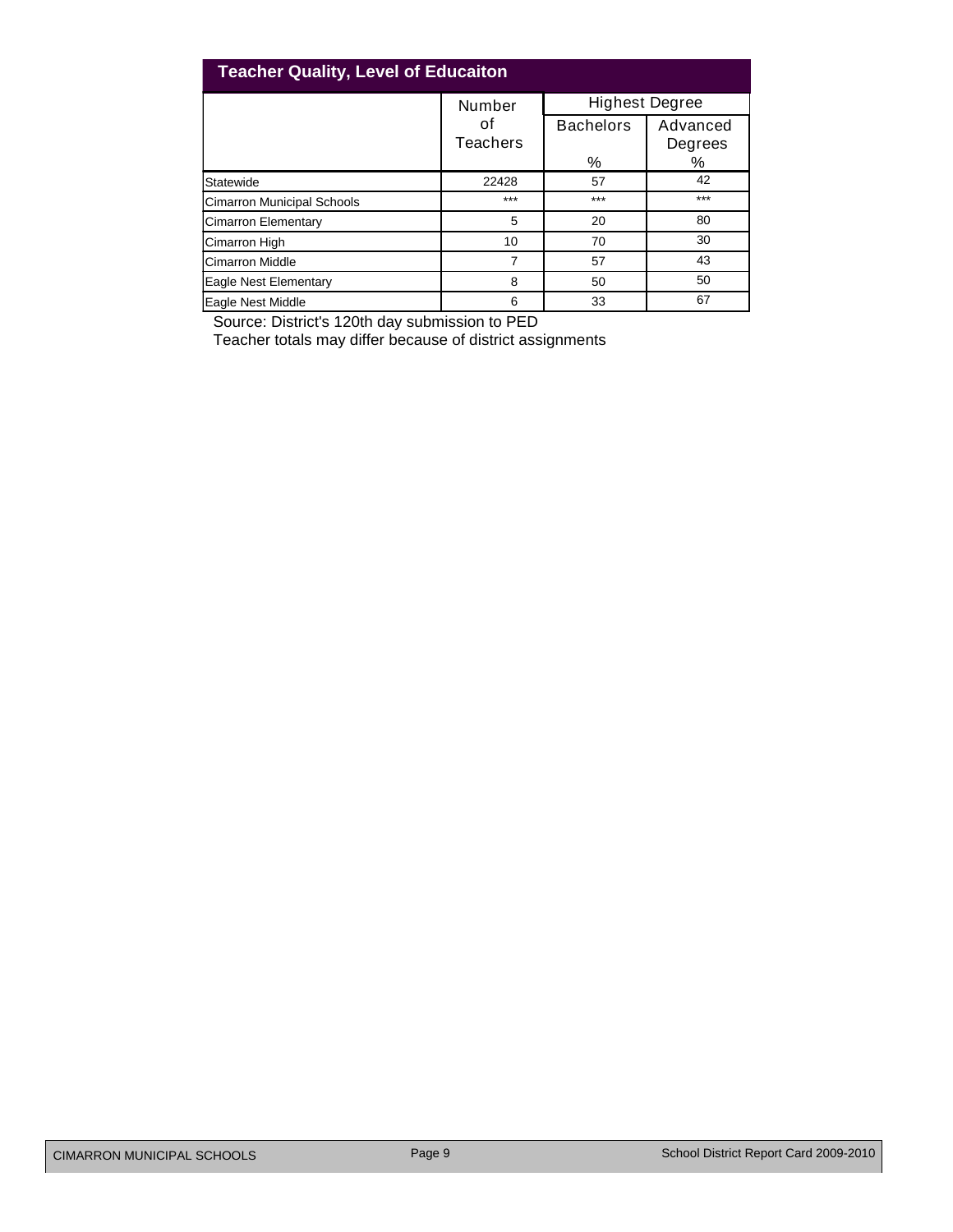## **Quality of Education Survey**

#### Questions:

- Q1. My child is safe at school.
- Q2. My child's school building is in good repair and has sufficient space to support quality education.
- Q3. My child's school holds high expectations for academic achievement.
- Q4. School personnel encourage me to participate in my child's education.
- Q5. The school offers adequate access to up-to-date computers and technologies.
- Q6. School staff maintains consistent discipline, which is conducive to learning.
- Q7. My child has an adequate choice of school-sponsored extracurricular activities.
- Q8. My child's teacher provides sufficient and appropriate information regarding my child's academic progress.
- Q9. The school staff employs various instructional methods and strategies to meet my child's needs.
- Q10. My child takes responsibility for his or her learning.

|                |                                   | <b>Total</b> | <b>Strongly</b>        | Agree | <b>Disagree</b> | <b>Strongly</b>         | Do Not       | <b>No</b>                |
|----------------|-----------------------------------|--------------|------------------------|-------|-----------------|-------------------------|--------------|--------------------------|
| Q              |                                   | ${\sf N}$    | Agree<br>$\frac{9}{6}$ | $\%$  | $\%$            | <b>Disagree</b><br>$\%$ | Know<br>$\%$ | Opinion<br>$\frac{9}{6}$ |
| 1              | Statewide                         | 40167        | 34.9                   | 52.0  | 4.8             | 1.8                     | 3.6          | 2.9                      |
| 2              | Statewide                         | 40192        | 32.7                   | 50.3  | 8.3             | 3.2                     | 3.8          | 1.8                      |
| 3              | Statewide                         | 40172        | 35.7                   | 50.6  | 5.6             | 2.0                     | 3.8          | 2.3                      |
| 4              | Statewide                         | 40145        | 36.0                   | 48.7  | 7.3             | 2.6                     | 2.2          | 3.2                      |
| 5              | Statewide                         | 40169        | 30.5                   | 48.8  | 6.3             | 2.6                     | 9.4          | 2.4                      |
| 6              | Statewide                         | 40215        | 31.6                   | 50.3  | 7.3             | 3.3                     | 5.0          | 2.6                      |
| $\overline{7}$ | Statewide                         | 40135        | 26.2                   | 47.7  | 11.8            | 3.4                     | 7.2          | 3.8                      |
| 8              | Statewide                         | 40160        | 43.1                   | 45.9  | 5.3             | 2.0                     | 1.9          | 1.8                      |
| 9              | Statewide                         | 40079        | 33.2                   | 50.1  | 6.4             | 2.3                     | 5.6          | 2.5                      |
| 10             | Statewide                         | 40162        | 37.5                   | 50.6  | 6.0             | 1.8                     | 1.6          | 2.6                      |
|                | <b>Cimarron Municipal Schools</b> |              |                        |       |                 |                         |              |                          |
|                | <b>Cimarron Elementary</b>        |              |                        |       |                 |                         |              |                          |
|                | Cimarron High                     |              |                        |       |                 |                         |              |                          |
|                | <b>Cimarron Middle</b>            |              |                        |       |                 |                         |              |                          |
|                | Eagle Nest Elementary             |              |                        |       |                 |                         |              |                          |
|                | Eagle Nest Middle                 |              |                        |       |                 |                         |              |                          |

Source: NMPED online anonymous parent survey

Blanks = No Data Available